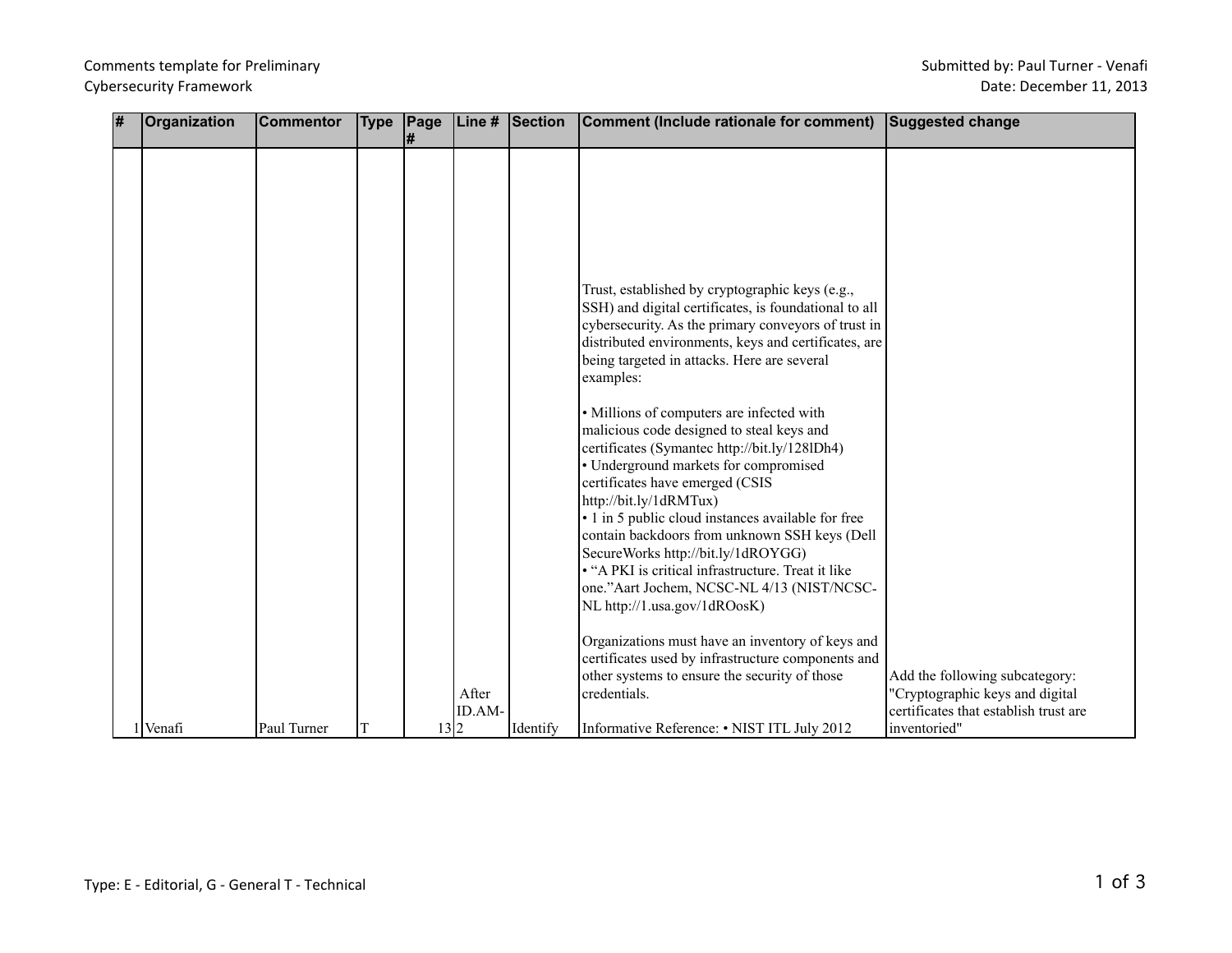## Comments template for Preliminary Cybersecurity Framework

| $2$ Venafi | Paul Turner | T | 16 1 | <b>Before</b><br>PR.AC- | Protect | The operations groups responsible for managing<br>the systems where keys and certificates are<br>deployed are rarely trained in cryptographic key<br>security best practices. In addition, most<br>commerical organizations have poorly defined<br>policies for cryptographic keys and digital<br>certificates and virtually no enforcement, leaving<br>these critical elements of trust vulnerable to<br>compromise and making them primary targets for<br>attacks. It is imperative that organizations define<br>and enforce policies in this area.                       | Add the following subcategory: "Policies<br>to secure and protect cryptographic keys<br>and digital certificates are established<br>and enforced" |
|------------|-------------|---|------|-------------------------|---------|-----------------------------------------------------------------------------------------------------------------------------------------------------------------------------------------------------------------------------------------------------------------------------------------------------------------------------------------------------------------------------------------------------------------------------------------------------------------------------------------------------------------------------------------------------------------------------|---------------------------------------------------------------------------------------------------------------------------------------------------|
| 3 Venafi   | Paul Turner | Т | 16 1 | PR.AC-                  | Protect | The majority of cryptographic keys and digital<br>certificates used on infrrastructure systems are<br>stored in files (on disk) that are protected by<br>passwords. The same password is often used<br>across multiple systems and keystores. The<br>keys/certificates and files are manually managed<br>by administrative groups that experience regular<br>resource turnover, increasing the likelihood of a<br>compromise. Though management is important,<br>the emphasis must be on securing and protecting<br>these assets.                                           | Change Subcategory description to the<br>following: "Identities and credentials are<br>managed and secured for authorized<br>devices and users"   |
| 4 Venafi   | Paul Turner | T | 22 3 | After<br>DE.CM-         | Detect  | Cryptographic keys and digital certificates broadly<br>serve as the basis of trust for critical infrastructure<br>and supporting systems. As stated earlier, most are<br>stored in password protected files, leaving them<br>open to exploit. Consequently, cryptographic keys<br>and digital certificates must be monitored to detect<br>vulnerabilities and exploits--such as administrative<br>changes (i.e., reassigned or terminated individuals<br>who had access to the key) and unauthorized<br>changes (e.g., changing of trust anchors used for<br>verification). | Add the following subcategory:<br>"Cryptographic keys and digital<br>certificates are monitored to detect<br>vulnerabilities and exploits"        |